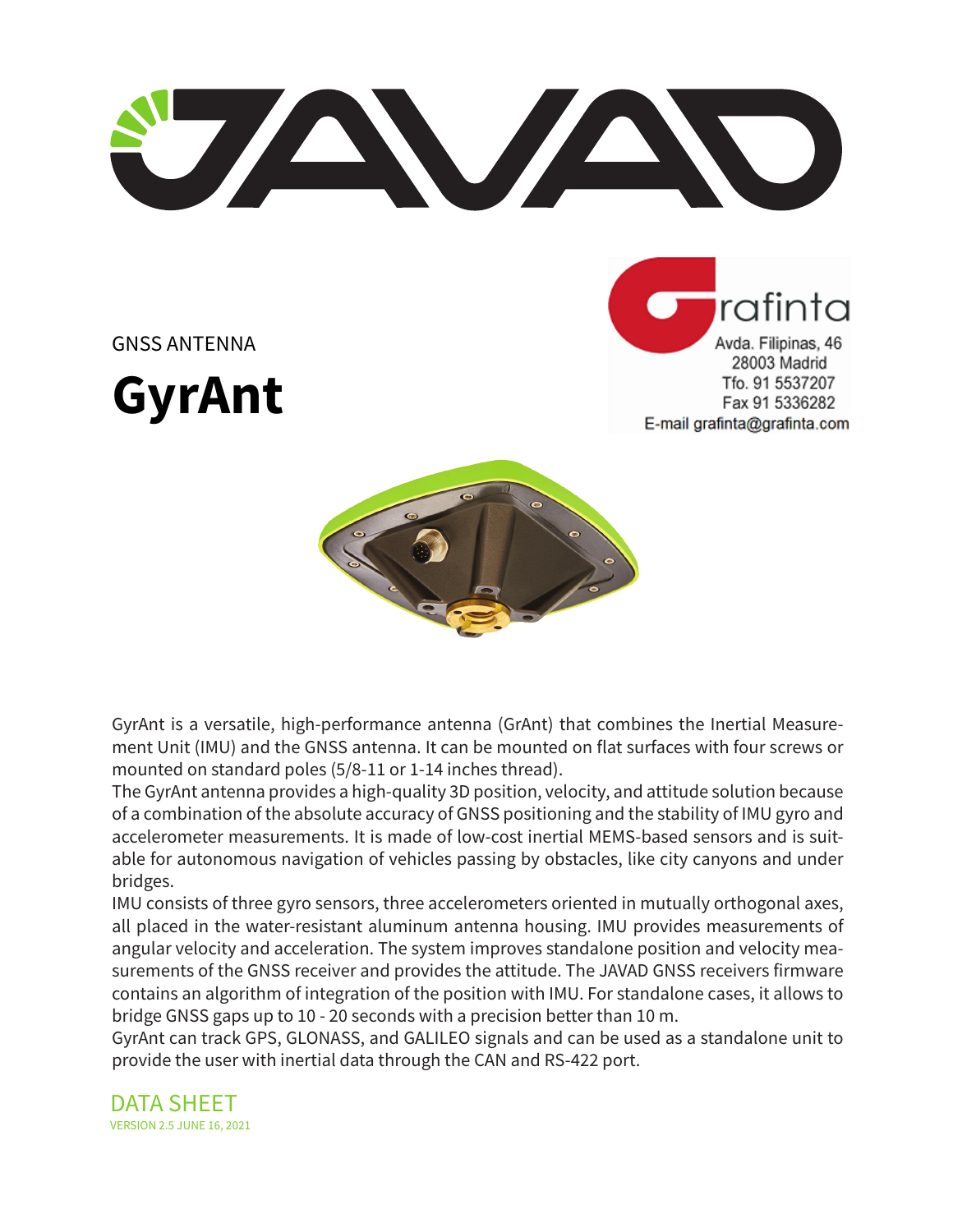# Specifications

| <b>SIGNAL</b>                                             |                                                                                                                                                                                                    |  |  |  |  |
|-----------------------------------------------------------|----------------------------------------------------------------------------------------------------------------------------------------------------------------------------------------------------|--|--|--|--|
| Capability                                                | GPS L1/L2/L5<br>GLONASS L1/L2/L3<br>GALILEO E1/E5ab<br>BEIDOU B1/B2<br>WAAS L1/L5, EGNOS, MSAS, GAGAN<br>QZSS L1/L2/L5                                                                             |  |  |  |  |
| Frequency                                                 | 1565~1610 MHz<br>1165~1253 MHz                                                                                                                                                                     |  |  |  |  |
| <b>ELECTRICAL</b>                                         |                                                                                                                                                                                                    |  |  |  |  |
| Antenna Gain                                              | 1565~1610 MHz - 5.0 dB typ.<br>1165~1253 MHz - 4.0 dB typ.                                                                                                                                         |  |  |  |  |
| Axial Ratio                                               | 3.0 dB max.                                                                                                                                                                                        |  |  |  |  |
| Output Impedance                                          | 50 Ohm                                                                                                                                                                                             |  |  |  |  |
| Noise Figure                                              | 1565~1610 MHz - 1.7 dB typ.<br>1165~1253 MHz - 1.7 dB typ.                                                                                                                                         |  |  |  |  |
| DC voltage                                                | 3.0~15.0VDC 45mA@5.0V typ.                                                                                                                                                                         |  |  |  |  |
| On-board power supply                                     | $+8$ to $+40$ V DC                                                                                                                                                                                 |  |  |  |  |
| Power Consumption                                         | 0.5 Watt                                                                                                                                                                                           |  |  |  |  |
| CANH and CANL lines international termination<br>resistor | 120 Ohm, optional                                                                                                                                                                                  |  |  |  |  |
| <b>ENVIRONMENTAL</b>                                      |                                                                                                                                                                                                    |  |  |  |  |
| <b>Operating Temperature</b>                              | -49 °F ~ 185 °F (-45 °C ~ +85 °C)                                                                                                                                                                  |  |  |  |  |
| Storage Temperature                                       | -58 °F ~185 °F (-50°C ~ +85°C)                                                                                                                                                                     |  |  |  |  |
| Humidity                                                  | Waterproof                                                                                                                                                                                         |  |  |  |  |
| <b>MECHANICAL</b>                                         |                                                                                                                                                                                                    |  |  |  |  |
| Antenna type                                              | Microstrip                                                                                                                                                                                         |  |  |  |  |
| Connectors                                                | TNC. The tightening torque for the coaxial connector nuts<br>that secure the RF cable to the TNC type of RF connector<br>must be 4.1 - 6.1 in-lbs (0.46 - 0.69 NM)<br>RS422/CAN (see pinout below) |  |  |  |  |
| Weight                                                    | 1.24 lbs (565 g)                                                                                                                                                                                   |  |  |  |  |
| Dimensions                                                | 5.511x5.511x 2.44 inches (140 x 140 x 62 mm)                                                                                                                                                       |  |  |  |  |
| Enclosure                                                 | Radome: ABS, Base: Aluminum                                                                                                                                                                        |  |  |  |  |
| Color                                                     | Green                                                                                                                                                                                              |  |  |  |  |
| Mounting                                                  | 5/8-11 or 1-14 inches mount, or 4 holes M5                                                                                                                                                         |  |  |  |  |
| <b>INPUT/OUTPUT</b>                                       |                                                                                                                                                                                                    |  |  |  |  |
| <b>RS422</b>                                              | up to 460.8 Kbps                                                                                                                                                                                   |  |  |  |  |
| CAN                                                       | 2.0 0.5 Mbps                                                                                                                                                                                       |  |  |  |  |
| IMU PERFORMANCE SPECIFICATIONS <sup>1</sup> (AUTONOMOUS)  |                                                                                                                                                                                                    |  |  |  |  |
| Angular velocity                                          | 0.3 degrees/sec (rms)                                                                                                                                                                              |  |  |  |  |
| Acceleration                                              | 0.025 m/sec/sec (rms)                                                                                                                                                                              |  |  |  |  |
| Attitude accuracy<br>degradation <sup>2</sup>             | < 0.02 rad per minute                                                                                                                                                                              |  |  |  |  |
| Latency                                                   | $~10 \text{ ms}$                                                                                                                                                                                   |  |  |  |  |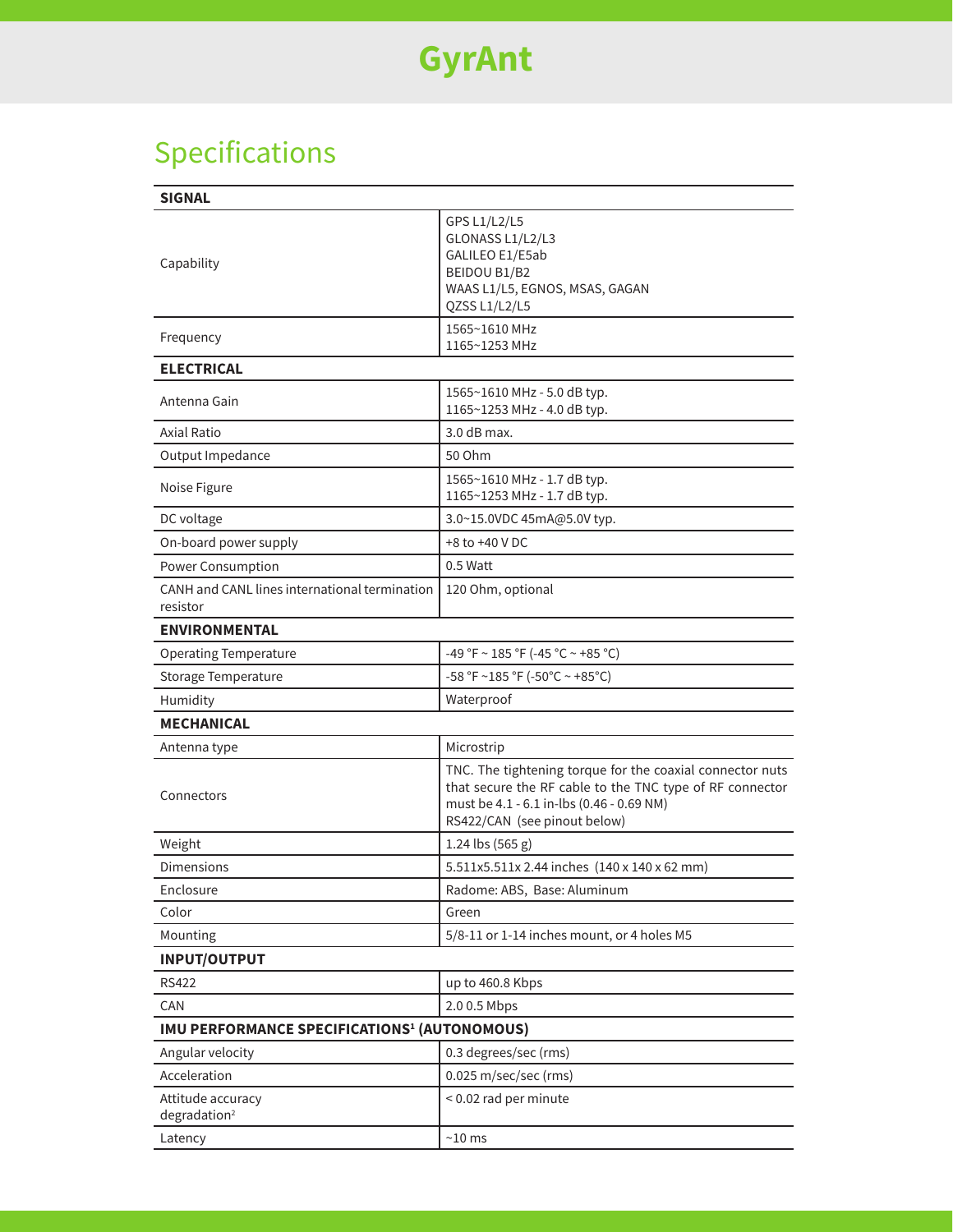## **GyrAnt**

1. Accuracy is defined for Temp=23° C

2. Degradation of the attitude accuracy caused by outages of GPS measurements estimated for noise-like errors is shown in the table:

| Time<br>-out-<br>age, [sec] | Velocity<br>vector<br>degrada-<br>tion<br>[m/sec] | Horizontal<br>position<br>degrada-<br>tion $[m]$ | Vertical<br>position<br>degrada-<br>tion [m] | Roll degra-<br>dation,<br>[degree] | Pitch<br>degrada-<br>tion,<br>[degree] | Heading<br>degrada-<br>tion,<br>[degree] |
|-----------------------------|---------------------------------------------------|--------------------------------------------------|----------------------------------------------|------------------------------------|----------------------------------------|------------------------------------------|
| 5                           | 0.4                                               | 0.9                                              | 0.2                                          | 0.1                                | 0.1                                    | 0.2                                      |
| 15                          | 1.2                                               | 8.5                                              | 1.1                                          | 0.2                                | 0.3                                    | 0.5                                      |
| 60                          | 6.5                                               | 170.0                                            | 16.0                                         | 0.5                                | 0.6                                    | 0.8                                      |

#### RS422/CAN Connector

The connector is a sealed M12, 8 pin Male receptacle, FM, M16x1.5, flying lead connector Binder-USA p/n 09-3481-700-08.

| #              | <b>SIGNAL NAME</b> | <b>DIR</b> | <b>DETAILS</b>                     |
|----------------|--------------------|------------|------------------------------------|
|                | <b>PWR IN</b>      | P          | Bus power, +10 to +35 V DC, 250 mA |
| $\sqrt{2}$     | GND                |            | Ground                             |
| $\overline{3}$ | 422 TX+            | 0          | Port TX+ line                      |
| $\overline{4}$ | 422 TX-            | Ω          | Port TX-line                       |
| 5              | 422 RX+            |            | Port RX+ line                      |
| 6              | 422 RX-            |            | Port RX-line                       |
| 7              | CAN H              | I/O        | CAN_H bus line (dominant high)     |
| 8              | CAN L              | I/O        | I/O CAN_H bus line (dominant low)  |